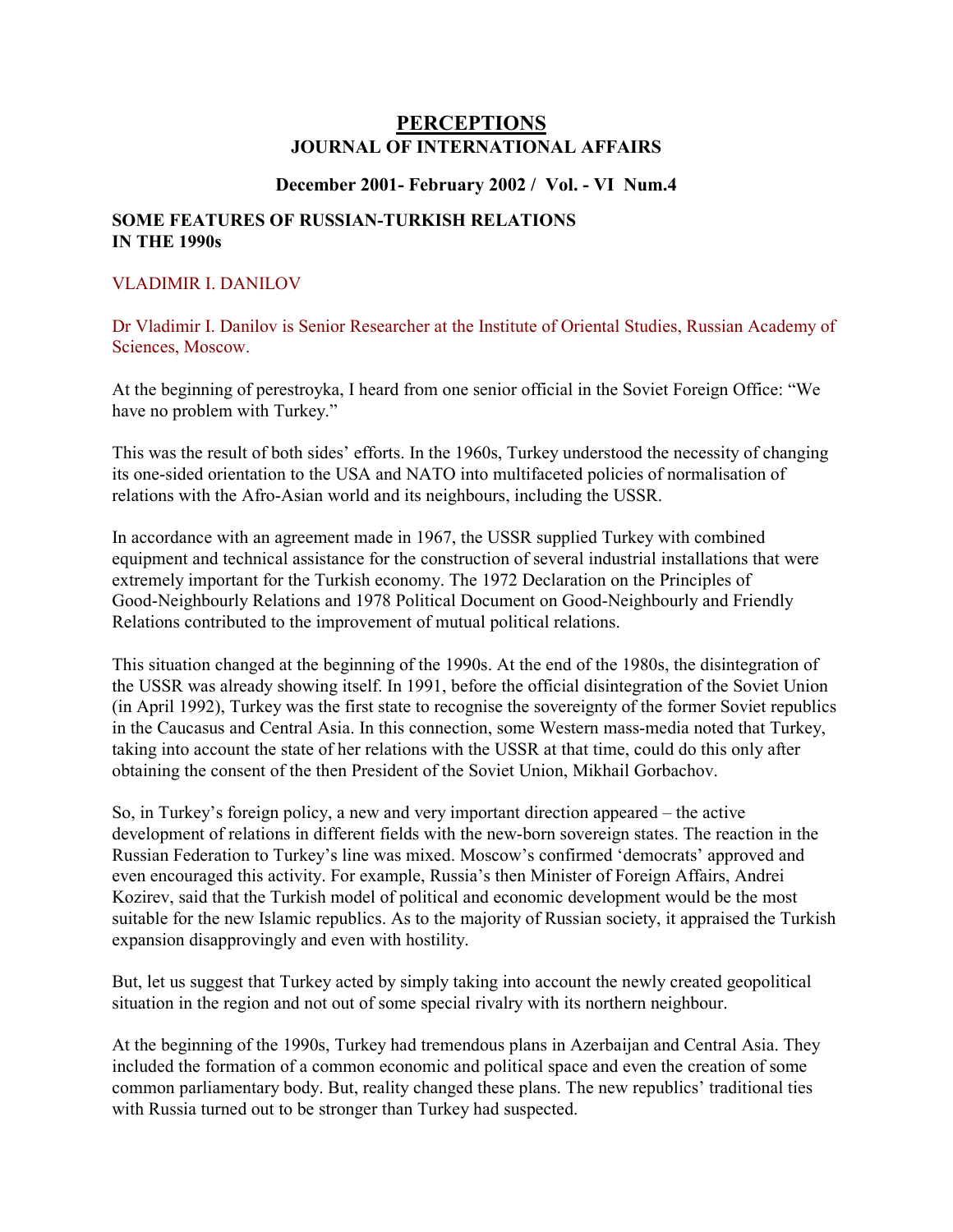Somehow, the Central Asian republics did not show interest in Turkey's proposals about political integration. Economic co-operation certainly developed, but the financial possibilities Turkey could offer were restricted. The only field where Turkey obtained remarkable success was cultural co-operation, including the organisation of radio transmissions and telecasts, co-operation programmes in education and the training of experts both in Turkey and in the newly born independent republics.

At any rate, by the end of the 1990s, the limit and scope of Turkish expansion to these republics stabilised and thus the hostile public reaction in Russia diminished.

But, the problem has some delicate aspects within the territory of the Russian Federation where there are peoples, like the Bashkirs and Tatars, who are Muslims and speak languages belonging to the same linguistic group as Turkish. They have their republics and their presidents. After the disintegration of the USSR, the separatist tendencies in such republics within the Russian Federation visibly increased. Several separatist circles trying to establish direct contacts with neo-panturkist groups in Turkey were activated after the disintegration of the USSR. In this connection, the Russian Foreign Office issued protests.

The point is that some radical 'democrats' in Russia consider the disintegration of the USSR as only the first stage of the whole process of disintegration of the Russian state and that the second stage will be the disintegration of the Russian Federation itself. Starting with this assumption, they try to instigate the above mentioned separatists.

Such a tendency showed itself in its most striking form in the North Caucasus – in Chechnya, to be precise. All the events in this connection, led to another problem in Russian-Turkish relations. Radical 'democrats' hoped that the Chechen revolt could be used as a fuse to blow up the whole Federation. At first, before and during this revolt, they tried to show it as a "national liberation movement against Russian occupants" and supported it by all means from Moscow.1 However, in 1994 the Russian Federation government began military operations against General Djovkhar Dudaev's troops. What was the reaction of Turkey at that time? The Turkish Ministry of Foreign Affairs first declared, "The bombings of Grozny has caused serious concern." But, in December 1994, the official position of Turkey changed. The new declaration of the Ministry stated that Chechnya must be considered an integral part of the Russian Federation and that Ankara supports the Federation's territorial integrity. Moreover, Ankara underlined its special understanding of the Russian problem in Chechnya, it having a similar problem with Kurdish separatists in Turkey.

Several important Turkish newspapers showed one way or another their sympathy for the Chechen revolt, noting that the Chechens are ethnically and religiously close to the Turks and that Chechnya would be the Russia's second Afghanistan. At the same time, certain circles in Turkey tried in different ways to support Chechen separatists.

Here I cannot but remember the words of one prominent Turkish politician, the late İhsan Sabri Çağlayangil, who said that those who plan to divide the skin of the not-yet-killed Russian bear should be careful.

The first war in Chechnya ended with an agreement with Moscow that gave the separatists' leaders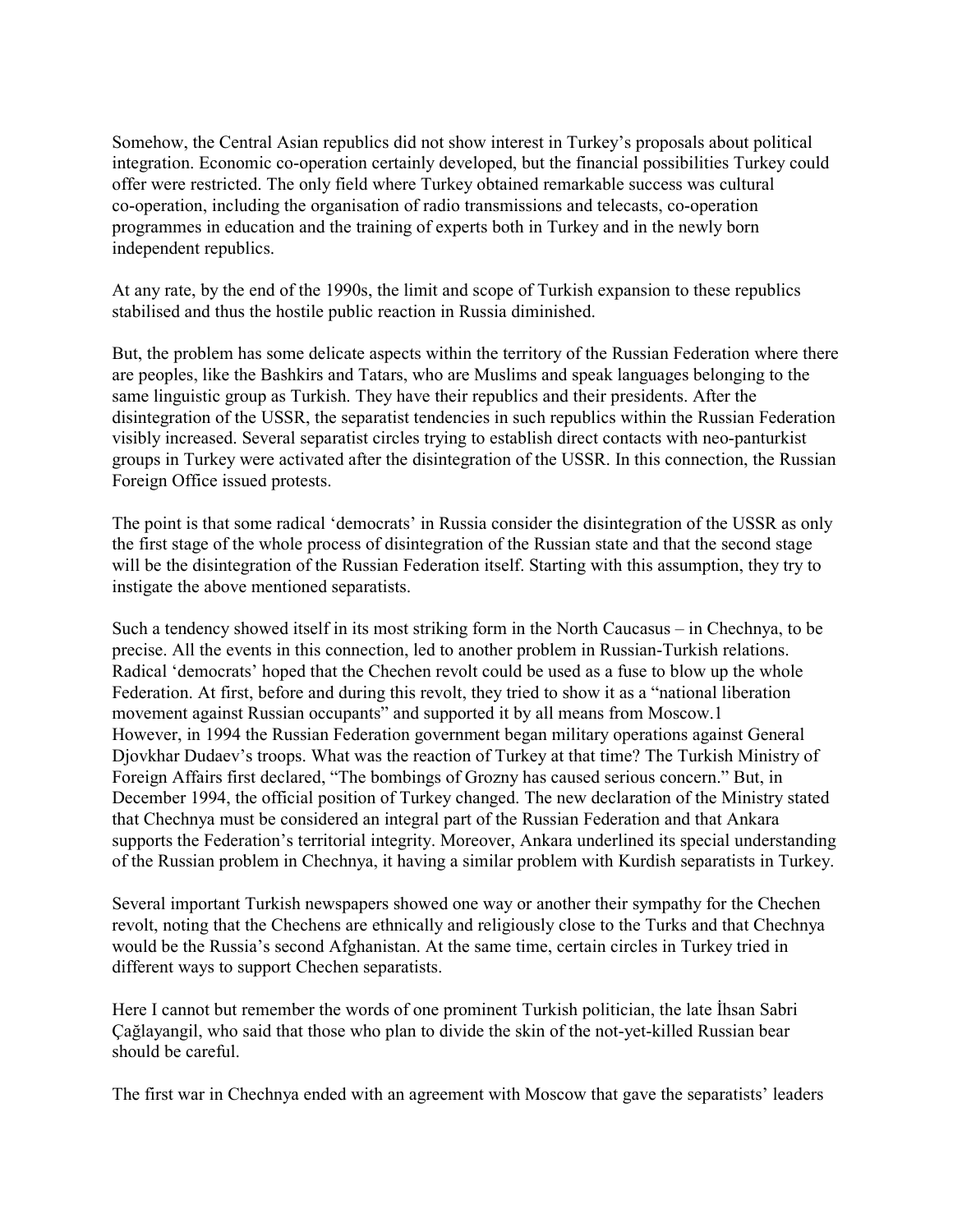practically full independence. But, instead of national liberation, the Chechen people got the terror of separatist, armed organisations, economic devastation, anarchy and the rebirth of the ancient slave trade.

In 1999, separatist leaders tried to enlarge the territory under their control but this second war ended in the defeat of their principal forces. This time, almost all society, including an important part of the Chechen population itself, supported the Russian armed forces' operations. The official position of Turkey did not change, as the Turkish Premier, Bülent Ecevit, reaffirmed during an official visit to Moscow at the end of 1999. But, as stated in some Turkish publications,2 some hesitations in Turkey's official position during the first Chechen war and the activities of Chechen separatist supporters in Turkey influenced Russian public opinion negatively. In the Russian Federation, these circumstances were used by those who tried to direct Russian society against Turkey and to divert attention in this way from the people responsible for the destructive policies in the Russian Federation, including the Chechen events.

During the second Chechen war, the slogans of the separatists and their supporters changed. Instead of national liberation, they used slogans proclaiming Islamist values and the creation of an Islamist state. But, I should note that during the seventy years of the Soviet regime, all Islamist groups in the USSR, wherever they lived, being under the influence of communist ideology, were far from those 'Islamist' values and in reality were half atheistic.

So, the new slogans are somehow artificial. But their aim is to win support for the Chechen separatists from Islamist communities and, by this means, ensure the success of the separatists. Turkey's enemies in the Russian Federation say that Turkish Islamists support Chechen Islamists and so Turkey is the enemy of Russia.

We can find here the interest of the globalist forces of the United States. Since their principal enemy is the world Islamist movement, they hope to divert Islamist terrorists' attention away from themselves, to Chechen and towards the Russian Federation, putting the Islamic world and Russia against each other.

The United States' propaganda has the tendency to use the words 'Islamist', 'fundamentalist' and 'terrorist' synonymously. But, as far as I know, Islam is one of the two greatest confessions in the world and, being the adept of Islam does not contain any sin. Fundamentalists in Islam, as in any other confession, try to support or regenerate original values of confession and here there cannot be any criminal element. Only if that is realised through violence and with arms are we dealing with terrorism. So, we have no reason to consider the entire Islamist world as composed of terrorists. By the way, the remaining Chechen terrorists have lost all connection with real Islamist values and are fighting their own people.

In recent Russian Federation-Turkey relations, some observations can be made about economics. One of these observations is about keeping Turkey supplied with energy resources such as oil and natural gas. The point is that Turkey extracts about three million tonnes of oil a year but consumes about 30 million tonnes in a year. The problem is searching for suitable oil supplies.

The destruction of the USSR and, as a consequence, the weakening of the Russian Federation's position in Central Asia and the Caspian Sea region created new perspectives for Turkey. The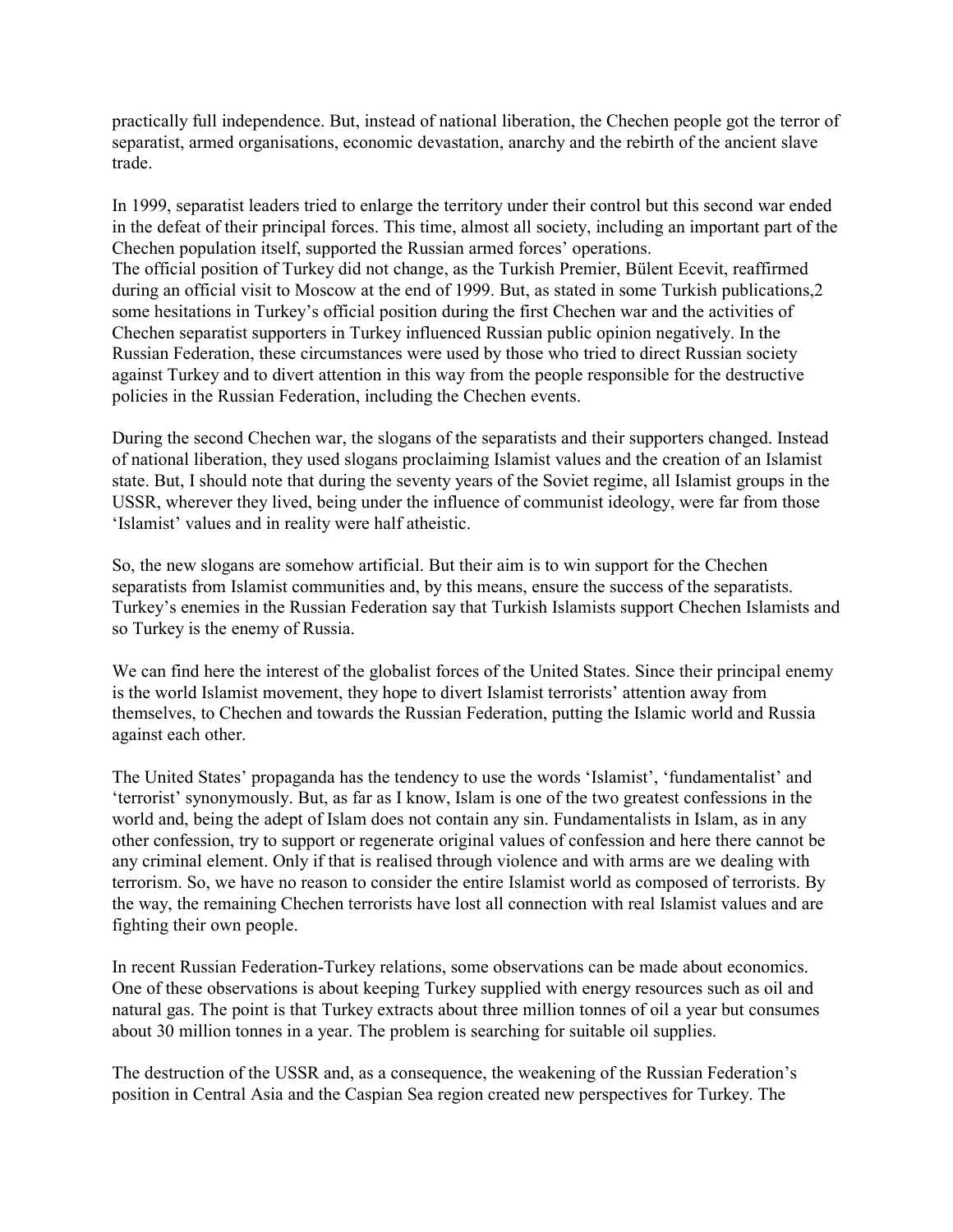deposits of oil in these regions ceased to belong to the USSR3 and became sovereign. The new geopolitical situation pushed Turkey to search for ways to access rich energy sources. To turn future oil pipelines towards Turkey with the construction of a terminal on its Mediterranean Sea coast was found suitable. Accordingly, several projects were prepared.

On the other hand, the Russian Federation, although weakened and bewildered, did not want to lose entirely what belonged to it in the past and planned other directions for pipelines across its territory and with terminals on the Black Sea coast. Oil tankers were supposed to transport the oil further, out through the Straits. So, yet another point of contention, one more problem appeared in the Russian Federation-Turkey relations.

Turkey succeeded in finding a weak point in the Russian Federation's oil pipeline projects. Turkey declared that the necessary increase in oil transportation through the Straits from terminals on the Black Sea coast could have negative effects on the ecological situation in Bosphorus. In July 1994, Turkey introduced new regulations for navigation in the Straits and these affected the interests of the Russian Federation. In November 1998, Turkey declared new navigation rules for the Straits.4

So, the whole problem was aggravated but it concerns not only Russia and Turkey. There is a third factor - the USA, which declared the whole world a zone of their strategic interest. The United States supported (mostly by declarations) the Turkish oil pipeline projects, but spoke of no real investments. But, the USA was also interested in supporting pro-American rule in Moscow, which would provide them with big geopolitical and economical advantages.

Of course, not all aspects of relations between our countries are problematic. For example, the development of commerce shows great success. The volume of trade increased from \$500 million in 1986 to \$4 billion in 1997. Turkey, as Russian officials stated, became one of Russia's principal trade partners. We see great developments in the activities of Turkish contractors in Russia. The value of their work is estimated in billions of dollars. Russian tourist flow to Turkey has also grown remarkably.

Though we can identify some problems here, they exist only for one side – Russia. The so-called economic reforms ruined many of the most developed branches of Russian industry and high technology and this changed the structure of Russian exports. Raw materials, which are not profitable for exporters, replaced industrial and high technology products.

At any rate, there are some points of contention in recent Russian Federation-Turkey relations. Some Turkish political analysts indicate the oil pipelines and changes in the Turkish Straits regime as the most acute problems. Others point to the policies of Turkey in the Caucasus and that these may contribute to a break up of the Russian Federation's territorial integrity.5 After the disintegration of the USSR, the Russian Federation's international position weakened. Russia also has internal problems. In appearance, the population looks inert and passive but, actually, there is great socio-political tension in a latent condition. It showed itself once: in 1993, in a mass revolt in Moscow concerning former President Boris Yeltsin's bombing of parliament. Not long ago, the former Duma attempted to impeach Yeltsin. As a result of pressure from the presidential administration, voting fell just short of the number required to confirm the accusations against Yeltsin, which included the destruction of the armed forces, genocide of the Russian people, the Chechen war and others. An important section of the Russian electorate considers the results of the